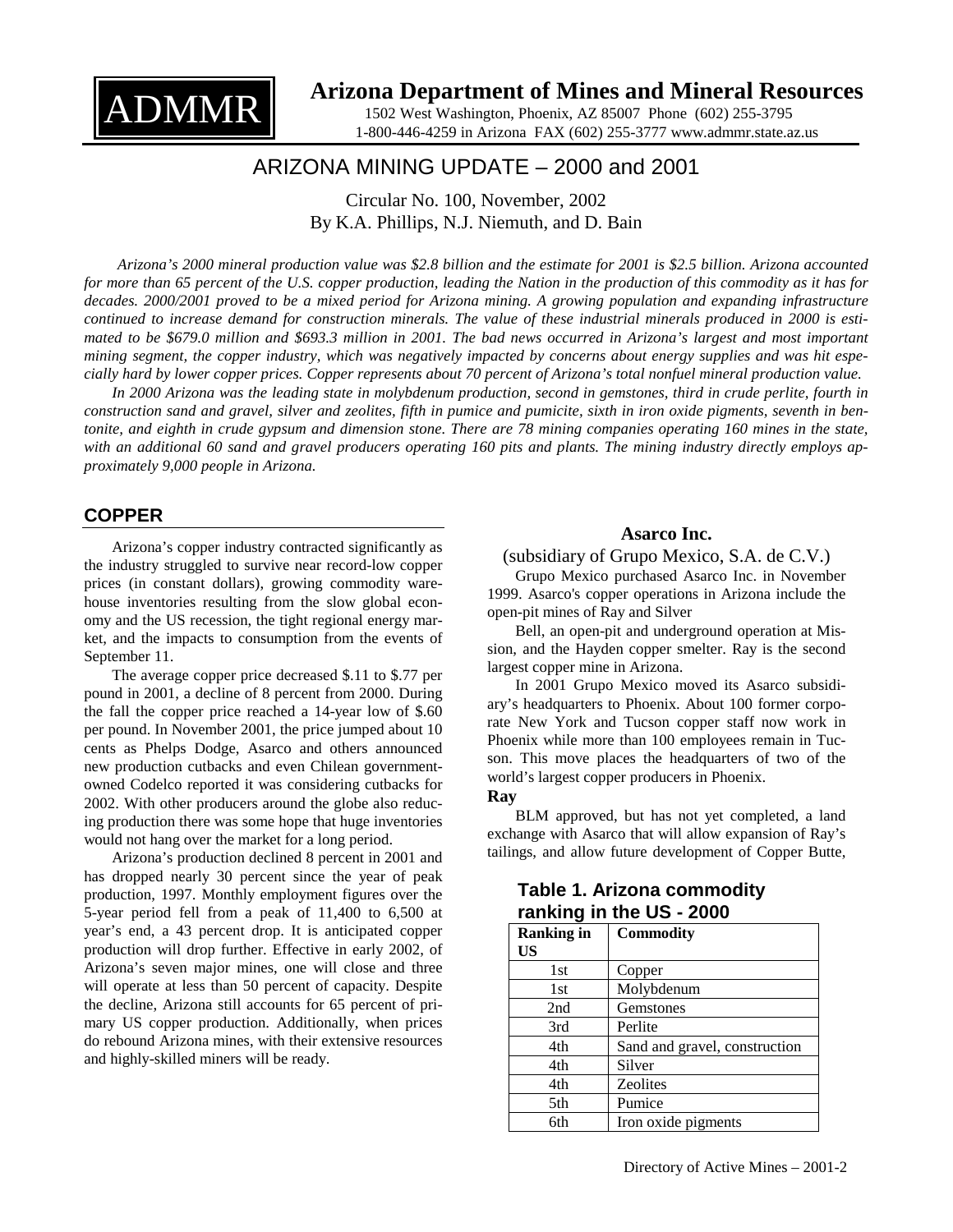Buckeye and Chilito deposit, the Ray mine and the Hayden Limestone deposits. Asarco will trade 7,300 acres in Pinal and Mohave counties for 10, 976 acres in Pinal and Gila counties. Lands the BLM will acquire are riparian habitat and areas within or adjacent to wilderness areas. The exchange has not been completed as BLM is trying to resolve a protest.

Copper output at the Ray mine was 304 million pounds in 2000, and 352.5 million pounds in 2001. Ray also produced 684,000 oz of silver in 2001. Ray consists of an open-pit mine, dump and heap leach operations, a 102-million-pounds-per-year SX-EW plant at Ray, and two mills - a 28,000-ton-per-day concentrator at Hayden and a 32,000-ton-per-day concentrator at Ray.

#### **Mission**

Mission's copper production in 2000 was 189 million pounds, down from 200 in 1999, and was 138.9 million pounds in 2001. Mission also is a significant silver producer, producing 1,562,000 ounces in 2001.

The Mission complex consists of the underground and open pit mines including Mission, Eisenhower, Pima, Mineral Hill, South San Xavier and the nearby San Xavier mine. The impressive Mission Pit is over 2.5 miles long, 1.5 miles wide, and 1,200 feet deep. Sulfide ore is treated at two mills, Mission and South, with a combined capacity to process 63,000 tons of ore daily, although currently processing 24,000 tpd.

In October 2000, Asarco announced that Mission's open pit mine plan would change to increase stripping over higher-grade areas and reduce production of ore from 62,000 to 41,000 tpd while material moved will increase 25 percent. The changes will also extend mine life 14 to 22 years and increase ore grades and mill recovery, but copper in concentrate will decline by 48 million pounds per year. Helping keep the mill grade higher is the underground's daily contribution of 3,000 tons of 1.4 percent or better grade copper. Underground reserves total 7.5 million tons. Asarco reported it continues to search for options to achieve profitable production. These include negotiations with unions and vendors as well as finding ways to reduce the impact of higher energy costs and mineral royalties.

In November of 2001 Asarco announced production curtailments of 23 percent, effective January 1, 2002, the second curtailment in 4 months. Since November 2000 production has been reduced 61 percent. The South Mill was put on care and maintenance at the end of 2001. In August 2001 Asarco laid off 110 of its 625 employees at Mission and then 50 more in July 2002.

## **Hayden**

The Hayden smelter, an INCO flash furnace rated at 720,000-tons-of-charge per year produced 438,308,000 pounds of copper in 2001 (a record output) and 571,800 tons sulfuric acid. Anodes produced at the smelter are shipped to the Amarillo Copper Refinery.

## **Silver Bell**

Silver Bell produced over 40 million pounds of SX-

| <b>Commodity</b>             | $2000^1$   | $2000^1$        | $2001^5$   | $2001^5$        |
|------------------------------|------------|-----------------|------------|-----------------|
|                              | Quantity   | <b>Value</b>    | Quantity   | <b>Value</b>    |
| Copper                       | 1,024,000  | \$1,810,000,000 | 965,000    | \$1,470,000,000 |
| Gemstones                    | na         | 2,920,000       | na         | 2,670,000       |
| Gold (troy oz)               | W          | W               | W          | W               |
| Molybdenum (lb)              | W          | W               | W          | W               |
| Sand & gravel                |            |                 |            |                 |
| Construction                 | 65,477,000 | 304,000,000     | 62,391,000 | 294,000,000     |
| Industrial                   | W          | W               | W          | W               |
| Silver (troy oz)             | 4,244,000  | 21,200,000      | W          | W               |
| Stone, crushed               | 8,852,000  | 48,200,000      | 7,716,000  | 43,300,000      |
| Dimension Stone <sup>4</sup> | 340,000    | 44,000,000      | 380,000    | 51,000,000      |
| Gypsum <sup>4</sup>          | 1,100,000  | 16,000,000      | 1,200,000  | 18,000,000      |
| Other <sup>2</sup>           | na         | 315,100,000     | na         | 345,900,000     |
| Coal <sup>3</sup>            | 13,111,000 | 315,000,000     | 13,418,000 | 322,032,000     |
| <b>Total</b>                 |            | \$2,876,420,000 |            | \$2,546,902,000 |

#### **Table 2. Arizona Mineral Production** Short tons unless otherwise noted

1 USGS Preliminary figure

2 Includes cement, clay, lime, gypsum, molybdenum, perlite, salt, dimension stone, zeolites, and iron oxides.

3 ADMMR estimate for value

4 ADMMR estimate for quantity and value

5 Unpublished U.S. Geological Survey (USGS) data, subject to change; official USGS preliminary 2001 data will be published by USGS in the USGS *Mineral Industry Survey*, Arizona 2001 Annual Estimate. (w – withheld)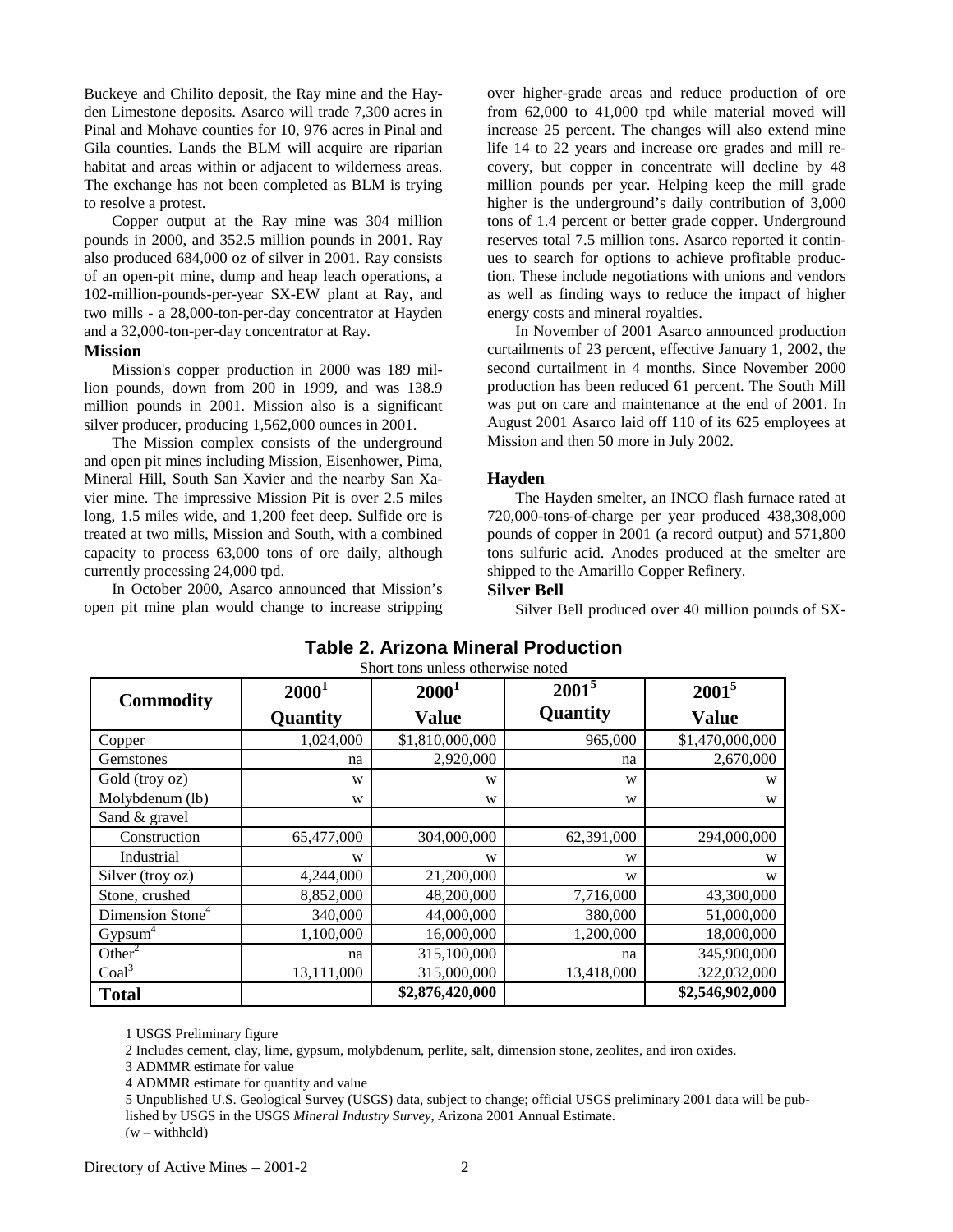EW copper in 2000 and 41.9 million pounds in 2001. Silver Bell includes three open pits, North Silver Bell, El Tiro, and Oxide. North Silver Bell mines ore using the conventional blast, load, and haul method for leach ore. El Tiro and Oxide are mined with a technique called rubblization in which areas planned for rubble leaching are drilled, blasted, and sprayed with acid to begin leaching.

In June 2001 Asarco asked the BLM to consider a land swap that would resolve the problem of 400 acres of Asarco's operations being included within the Ironwood National Monument.

#### **BHP Copper**

A merger of Billiton and BHP was announced in March of 2001. The merger created the world's second largest mining and metals company, valued at \$29 billion. BHP shareholders will emerge with 58 percent of the enlarged group and will be run from Melbourne, BHP's base.

In April, 2001, a joint venture was announced for BHP's Magma Porphyry discovery, also called Resolution Copper, that would allow Kennecott to earn a 55 percent interest by spending \$25 million over 6 years. one mile beneath the surface and the host rocks are reported to have high temperatures similar to or higher than those encountered in the Magma mine.

#### **San Manuel**

San Manuel produced 23 million pounds of copper from its in-situ leach operation in the year 2000 and 20.5 million pounds in 2001. San Manuel consists of a blockcaving underground copper mine, a 62,000-ton-per-day concentrator, in-situ leach and a 60,000-ton-per-year SX-EW plant.

It was announced in January 2002 that the in-situ operations would close. Underground mining ceased in August 1999. Sadly, the only recently developed Lower Kalamazoo orebody, with its estimated ore reserves of 2.5 billion pounds of contained copper will not be mined.

BHP's San Manuel smelter is the largest single furnace smelter in the industry at 1,300,000-ton-per-year. There is also a 3,000-ton-per-day acid plant, a 690 million pounds-per-year electrolytic refinery, and an 180,000-ton-per-year rod plant. The smelter was shut down in the spring of 1999 for a \$66 million rebuild and modernization. Improvements included installing a new burner design, new draft fans and waste heat boiler, construction of a 40,000-ton concentrate storage building,

| <b>Mine, Company</b>                         | 2001    | 2000     | 1999     | 1998    | 1997           |
|----------------------------------------------|---------|----------|----------|---------|----------------|
|                                              |         |          |          |         |                |
| Morenci, Phelps Dodge and Sumi-              | 783.2   | 834      | 960      | 1,046   | 1,084          |
| tomo                                         |         |          |          |         |                |
| Ray, Asarco                                  | 352.5   | 304      | 318      | 335     | 304            |
| Sierrita, Cyprus (PD late 2000) <sup>2</sup> | 241.8   | 245      | 204.5    | 226     | 246            |
| Bagdad, Cyprus (PD late 2000) <sup>2</sup>   | 257.2   | 247      | 211.2    | 215     | 246            |
| Mission, Asarco                              | 138.9   | 189      | 200      | 255     | 252            |
| Miami, Cyprus (PD 2000) $^2$                 | 88.2    | 137      | 124.2    | 164     | 156            |
| Silver Bell, Asarco and Mitsui               | 41.9    | 40       | 46       | 42      | 19             |
| Pinto Valley, BHP <sup>1</sup>               | 32.0    | 38       | na       | 37      | 157            |
| San Manuel, BHP <sup>1</sup>                 | 20.5    | 23       | na       | 271     | 251            |
| Tohono, Cyprus (PD late 2000)                | 0       | $\Omega$ | 0        | 8       | 27             |
| Mineral Park, Equatorial Mining              | 3.6     | 5.0      | inc      | inc     | 3              |
| Other                                        | na      | na       | na       | 6       | $\overline{2}$ |
| Total                                        | 1,959.8 | 2,062    | $-2,300$ | 2,605.4 | 2,747          |

**Table 3. Arizona Copper Production – 1997-2001**  Cu (million lb.)

Data from company annual reports, form 10-ks, etc.

2. Production data for Oct. 1-15, 1999 is unreported.

Kennecott began a planned 18-month drilling campaign on the deep but high-grade deposit. The deposit, deeply buried under post-mineral rocks, was first intersected by drill holes from the underground workings of the Magma mine in 1995. The top of the deposit is approximately and improving the conveyor systems to reduce spillage and airborne contamination. These changes increased the flash smelter volume and, when operating, would result in lower  $SO_2$  emissions. The project was completed but the smelter did not restart due to the mine closure.

na - not available inc. – included with other

<sup>1.</sup> June 1, - May 31, annual basis for 1997 and 1998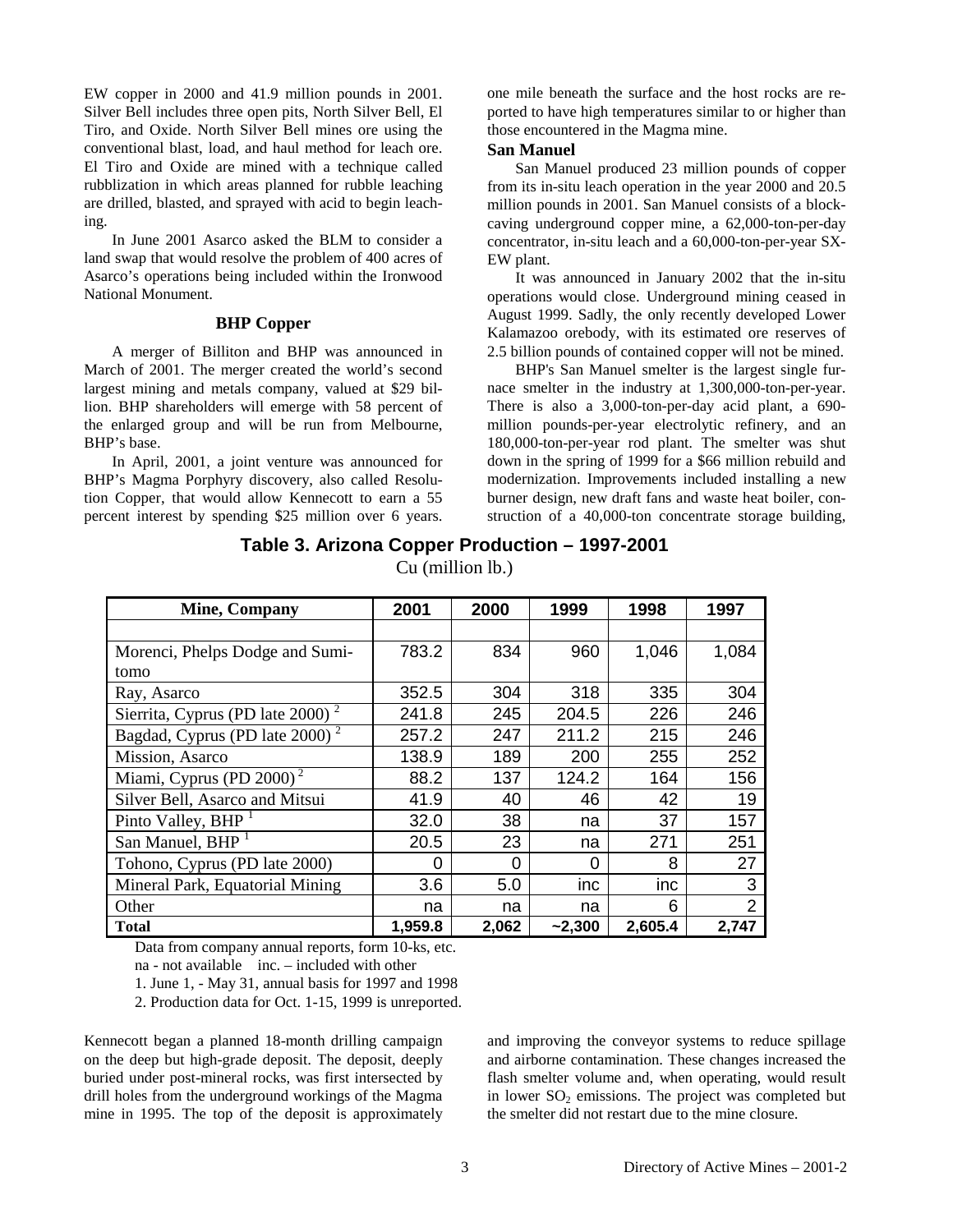**Figure 1 Mineral Production 1991- 2001** 



## **Pinto Valley**

The Pinto Valley division includes the closed Pinto Valley sulfide mine, and the Miami in-situ leach and Miami No. 2 tailings leach operations. In early 2001 hydraulic mining/leaching of the #2 tailings. was completed. In-situ leaching at Miami continues. Pinto Valley produced 38 million pounds of copper in fiscal year 2000 and 32 million pounds in 2001.

Miami's operations recover copper from in-situ leaching of the old Miami mine block cave area. The resulting pregnant leach solutions are processed through Miami's 20-million-pound-per-year SX-EW plant. The Miami in-situ project contains 172 million tons at an average grade of 0.40 percent copper.

#### **Florence**

Florence was sold by BHP to Vanguard Property, a real estate firm doing business as Florence Copper. The 5,500 acres reportedly sold for \$14 million.

## **Phelps Dodge Corporation**

Phelps Dodge is the second largest copper company in the world, trailing only Codelco, the governmentowned Chilean company. Phelps Dodge Corporation, headquartered in Phoenix, is the world's largest producer of SX-EW cathode copper. Phelps Dodge is also the world's largest molybdenum producer.

In early 2002, Phelps Dodge moved into its new corporate headquarters in the newly constructed Phelps Dodge building at One North Central in downtown Phoenix. Phelps Dodge will anchor the building, occupying over half the office space.

The company's Morenci mine in Greenlee County is the largest copper mine in North America. Phelps Dodge owns an 85 percent interest in the Morenci mine; Sumitomo Metal Mining Company, Ltd owns the remaining 15 percent. In Arizona, in addition to Morenci, Phelps Dodge controls significant undeveloped copper resources throughout the state, including several deposits near Safford and the New Cornelia mine at Ajo. They also operate Bagdad, Miami, and Sierrita mines, acquired from Cyprus in 1999.

## **Morenci**

Morenci is the fifth largest copper mine in the world and the largest copper mine in North America. It had an annual production of 834 million pounds in 2000 and 783.2 million pounds in 2001.

The Morenci operation consists of the Metcalf and Northwest Extension open-pit copper mines, four dump leaches with four SX plants, and three electrowinning tankhouses. The new Southside EW plant has an annual capacity of 150 million pounds, Morenci is the worlds largest EW plant, with an annual capacity of 370 million pounds, and the newest plant, Stargo, built in 2000, has a 240 million pound capacity. In the late Fall 2000, heavy rains caused an interruption in mining, diluted the leach solutions and resulted in a loss of 20 million pounds in production.

For the first time in nearly 60 years there is no concentrator operating in the Morenci district. The Morenci concentrator closed at the end of February 2001, after having operated continuously since February 1942. A \$220 million construction project, which included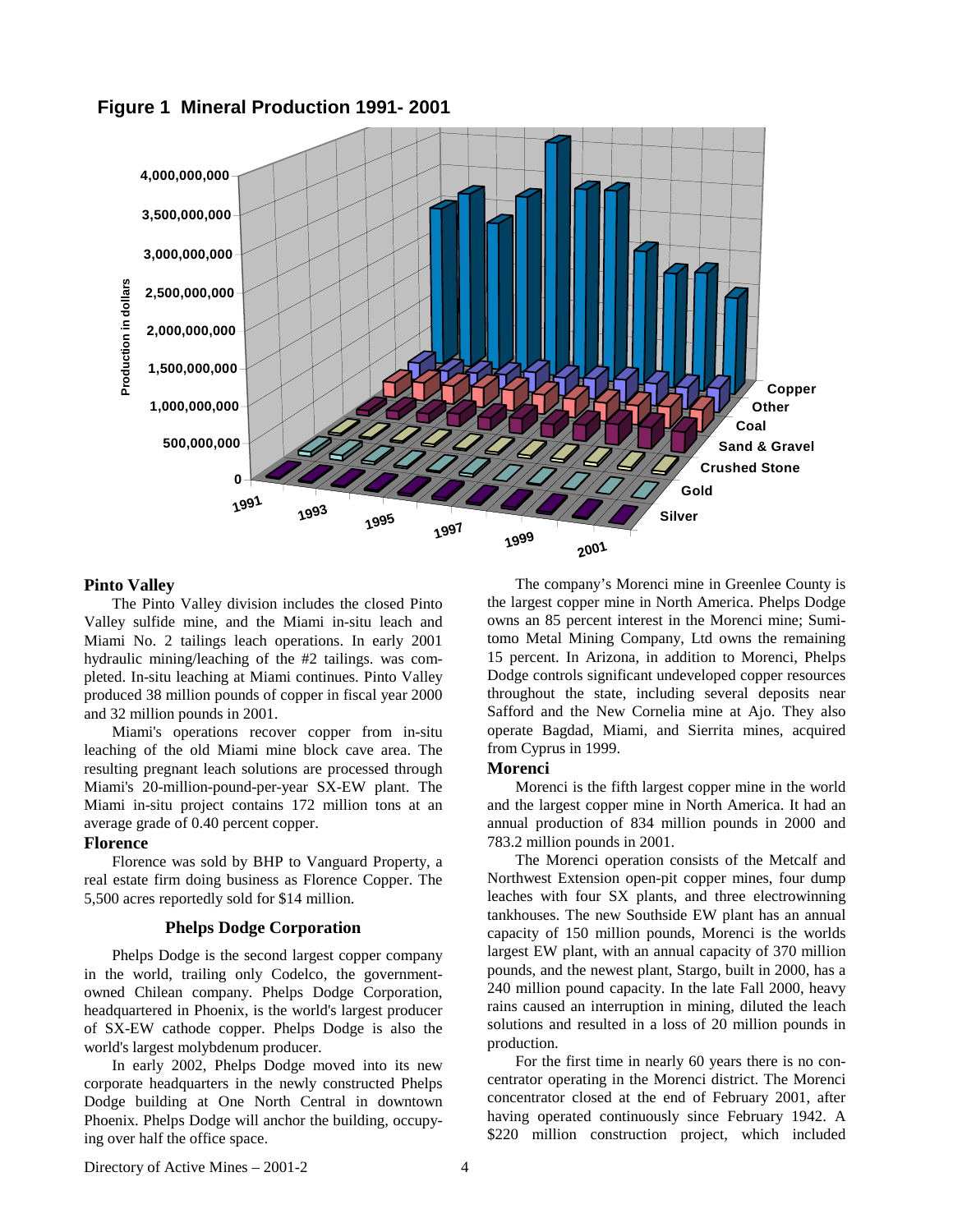crusher modifications, mobile conveyors, stackers, and leach and SX-EW facilities, was completed in March 2001 allowing Morenci to convert to an all-leach operation. Morenci is the world's largest producer of copper cathode from SX-EW.

A major drilling program during 2000 delineated deposits north of the Morenci mine. Garfield contains a resource of 1,750 million tons grading 0.27 percent copper.

Morenci's milling reserves totaled over 128.7 million tons grading 0.41 percent copper, while crushed leach reserves totaled over 468.8 million tons of 0.60 percent copper and dump leach reserves 2,853 million tons of 0.22 percent copper at the end of 2001.

## **Sierrita**

Sierrita produced 245 million pounds of copper in 2000 and 241.8 million pounds in 2001 and is the largest molybdenum producer in the state.

The Sierrita property consists of an open-pit coppermolybdenum mine, a 115,000-ton-per-day concentrator, two molybdenum roasting plants, a ferromolybdenum plant, a rhenium plant, and an oxide and low grade sulfide dump leaching operation with SX-EW plant. At the end of 2001 Phelps Dodge reported Sierrita contains sulfide reserves of 1.052 million tons grading 0.27 and leach reserves of 62.5 million tons grading 0.19 percent copper.

After dispelling closure rumors in the spring by announcing plans to invest \$13 million to improve the mine and mill at Sierrita, in January 2001 Phelps Dodge announced it might be forced to lay off 740 workers. A cutback of 50 percent was announced in November of 2001, effective January 2002. High-energy prices and energy disruptions due to the California electric crisis along with low molybdenum prices, in addition to low copper prices, are to blame.

#### **Bagdad**

The Bagdad mine in Yavapai County produced 247 million pounds of copper in 2000 and 257.2 million pounds in 2001. A cutback of 50 percent was announced in November of 2001, effective January 2002.

Phelps Dodge reported at the end of 2001 that Bagdad had a 884.9 million ton sulfide reserve of 0.36 percent copper, as well as 17.7 million tons of leach material of 0.29 percent copper.

Phelps Dodge also announced it would begin construction of a \$40 million copper concentrate leaching demonstration plant at the Bagdad Mine in the second

## **Table 4. Value of nonfuel mineral production per capita and per square kilometer in 2000**

|                      | Arizona   | <b>US Total</b> |
|----------------------|-----------|-----------------|
|                      |           | or Average      |
| <b>Total Value</b>   | 2,510,000 | 39,400,000      |
| (thousands)          |           |                 |
| <b>Population</b>    | 5,310     | 284,000         |
| (thousands)          |           |                 |
| Per capita \$        | 474       | 139             |
| (ranking)            | (6th)     |                 |
| Area                 | 295,000   | 9,370,000       |
| (sq. kilometers)     |           |                 |
| Per sq. kilometer \$ |           |                 |
| (ranking)            | 745       | 4,200           |
|                      | (11th)    |                 |

quarter of 2002. The plant is designed to recover commercial-grade cathode copper from chalcopyrite concentrates. The facility will be the first of its kind in the Western Hemisphere.

When completed in mid-2003 the plant will process 150 tons per day of concentrate produced by the existing mill and flotation operation. At full capacity it is expected to produce 35 million pounds of copper cathode from concentrate annually, accounting for approximately 15 percent of Bagdad's total copper production capacity. If successful it could eliminate the need for smelting, with attendant economic savings.

#### **Miami**

The Miami operation consists of an open-pit copper mine, an SX-EW plant, a 650,000-ton-per-year capacity smelter with acid plant, a 380-million-pound annual capacity electrolytic refinery, and a 135,000-ton-per-year rod plant. Miami produced 137 million pounds of copper in 2000 and 88.2 million pounds in 2001. At the end of 2001 Phelps Dodge reported leach reserves for Miami of 117.6 million tons grading 0.38 percent.

Phelps Dodge announced a mine and refinery closure effective January 2002, but with smelting of concentrates from Bagdad and Sierrita continuing.

| Year | US<br>(metric ton) | Arizona<br>(metric ton) | <b>Arizona</b><br>(billion lbs) | <b>Change</b> | <b>Price</b><br>cents/lb | <b>Change</b> |
|------|--------------------|-------------------------|---------------------------------|---------------|--------------------------|---------------|
| 1998 | 1,860,000          | 1,190,000               | 2.600                           |               | 78.6                     |               |
| 1999 | 1.600.000          | 1,050,000               | 2.314                           | $-11%$        | 75.9                     | $-3.4%$       |
| 2000 | 1,440,000          | 963,000                 | 2.123                           | $-8%$         | 88.1                     | 16.1%         |
| 2001 | 1.340.000          | 888,000                 | 1.945                           | $-8%$         | 77.0                     | $-12.6%$      |

**Table 5. US and Arizona Copper Production and Prices** 

p) preliminary from USGS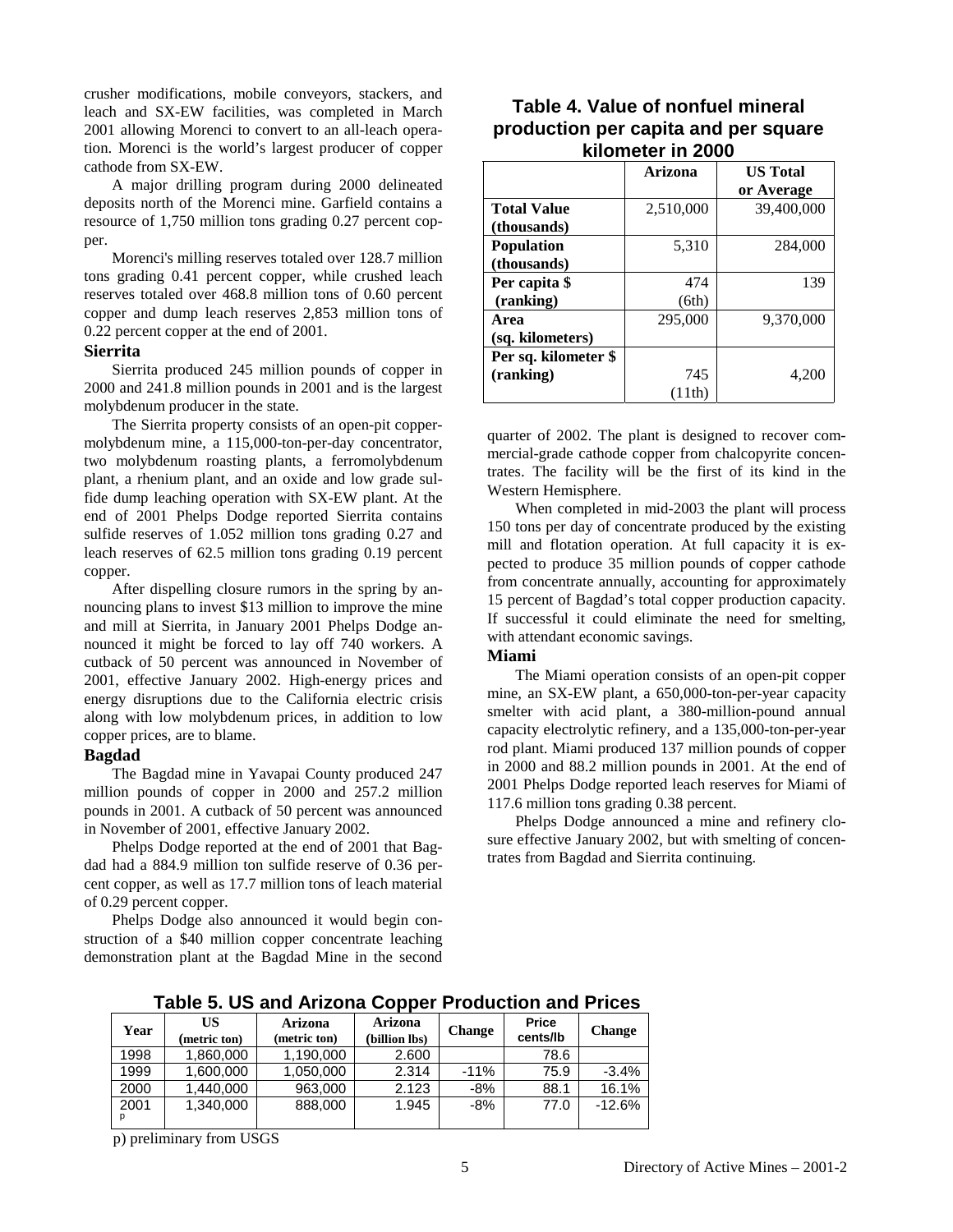#### **Safford**

The final EIS for Phelps Dodge's Safford leach project (San Juan and Lone Star deposits) was not published by the BLM in 2001. Although there had been hope that the change in administrations would speed the permitting, it was reported to be on regulatory hold while the BIA studies models of water flows beneath the nearby San Carlos Indian reservation. The planned open pit heap leach operation would produce 250 million pounds of copper per year by SX-EW.

## **Other Copper Companies**

Equatorial Mining Limited's Mineral Park mine in Mohave County produced 5.0 million pounds of cathode copper in 2000 and 3.6 million in 2001. The sale of Mineral Park to Mercator Minerals awaits financing.

The Carlota leach project remains on hold, waiting for copper prices to improve. Cambior estimates it would take \$100 million to develop the mine and plant that could produce 70 million pounds of cathode copper at costs below \$.50 per pound.

The property consists of four oxide ore bodies, Carlota, Cactus, and North and South Eder with reserves that total 96 million tons grading 0.44 percent copper.

AMT's Copper Creek project was halted due to lack of funding for drilling and development.

Nord Resources of Albuquerque acquired Johnson Camp mine in Cochise County from Summo Metals in the spring of 1999. The mine, currently on care and maintenance, continues to produce a small amount of copper annually by SX-EW from existing heap leaches. With a rise in copper prices the mine is expected to reopen with a production of cathode copper of 18 million pounds per year.

#### **COAL**

Peabody Group, parent company of Arizona's Peabody Western Coal Company is the world's largest private sector coal company. Coal ranks second only to copper in economic importance in the State. In 2000, Arizona's coal production was 13.1 million short tons and 13.4 million in 2001.. The Kayenta mine ranked as the 18th largest coal mine in the country with a production of 8.45 million tons. All production is from 64,858 acres of land leased from the Navajo Nation and Hopi Tribe by Peabody. The direct economic annual benefit to the reservation communities in the year ending March 1999, was more than \$100 million. These results included royalties, wages, benefits, and charitable contributions. The 30-year economic benefit totaled over \$1.8 billion by 1999.

In 2000, the latest year for which figures are available, Arizona coal reserves were at 102 million tons.

In 2001, the Kayenta mine operated more than 1 million employee hours without any accident causing an employee to miss work. In the same year Peabody Group was named 'best coal company' by an international panel of judges. Coal companies were judged on safety, environmental concern, productivity, market/technology innovation and financial record.

High-quality, low-sulfur coal is strip mined from the Kayenta and Black Mesa mines in central Navajo County. The coal is sub-bituminous with an average quality of 11,000 Btu, 0.5 percent sulfur, and 10 percent ash. Both mines are now using 300-ton capacity tractortrailer bottom-dump trucks to transport coal from the mine to the conveyors and pipeline feed plants.

Kayenta Mine's coal is carried by a conveyor system 17 miles to storage silos. Electric-powered unit trains of the Black Mesa & Lake Powell Railroad next transport it 78 miles to Salt River Project's Navajo Generating Plant at Page. At Black Mesa the coal is powdered and mixed with water prior to transport by the world's longest coalslurry pipeline. The 273-mile journey to the Mohave Generating Station at Laughlin, Nevada takes three days.

| TADIG V. AHZUHA UUAH FIUUUCHUH |              |           |       |             |  |  |
|--------------------------------|--------------|-----------|-------|-------------|--|--|
| Mine                           | Rank<br>Tons |           | Rank  | <b>Tons</b> |  |  |
|                                | in US        | 1999      | in US | 2000        |  |  |
|                                | 1999         |           | 2000  |             |  |  |
| <b>Black</b>                   | 46           | 4,483,260 | 43    | 4,625,345   |  |  |
| <b>Mesa</b>                    |              |           |       |             |  |  |
| Kayenta                        | 21           | 7,251,024 | 18    | 8,485,952   |  |  |

**Table 6. Arizona Coal Production** 

Peabody's operations on Black Mesa are model reclamation programs. Mining and reclamation proceed at the same rate of approximately 500 acres annually. As an area is mined, the topsoil is removed and stored. After mining is completed, the topsoil is returned and the surface is contoured. More than 10,000 acres have been reclaimed, with the land put back to hardy range that is least 10 times more productive than before mining.

## **GOLD**

Prices below \$300 per ounce have discouraged most exploration and production activities with one major exception. In the fall of 2000, American Bonanza Gold Mining Corp. began an underground development project at Copperstone in La Paz County to provide drill sites and possible extraction of a 50,000-ton bulk sample. The operation, a joint venture with the contractor Centennial Development's parent BLM Services Group, included a 2,000 ft. decline from the lower level of open pit.

## **INDUSTRIAL MINERALS**

The economic importance of industrial minerals continues to grow. In 1999 Arizona industrial mineral production was \$548 million, only 19 percent of the state's total mine production. By 2001 the value of industrial mineral production had increased to \$693 million, or 27 percent of the state's total. This diversified sector's leading products are construction minerals; sand and gravel, cement, dimension stone, and crushed rock.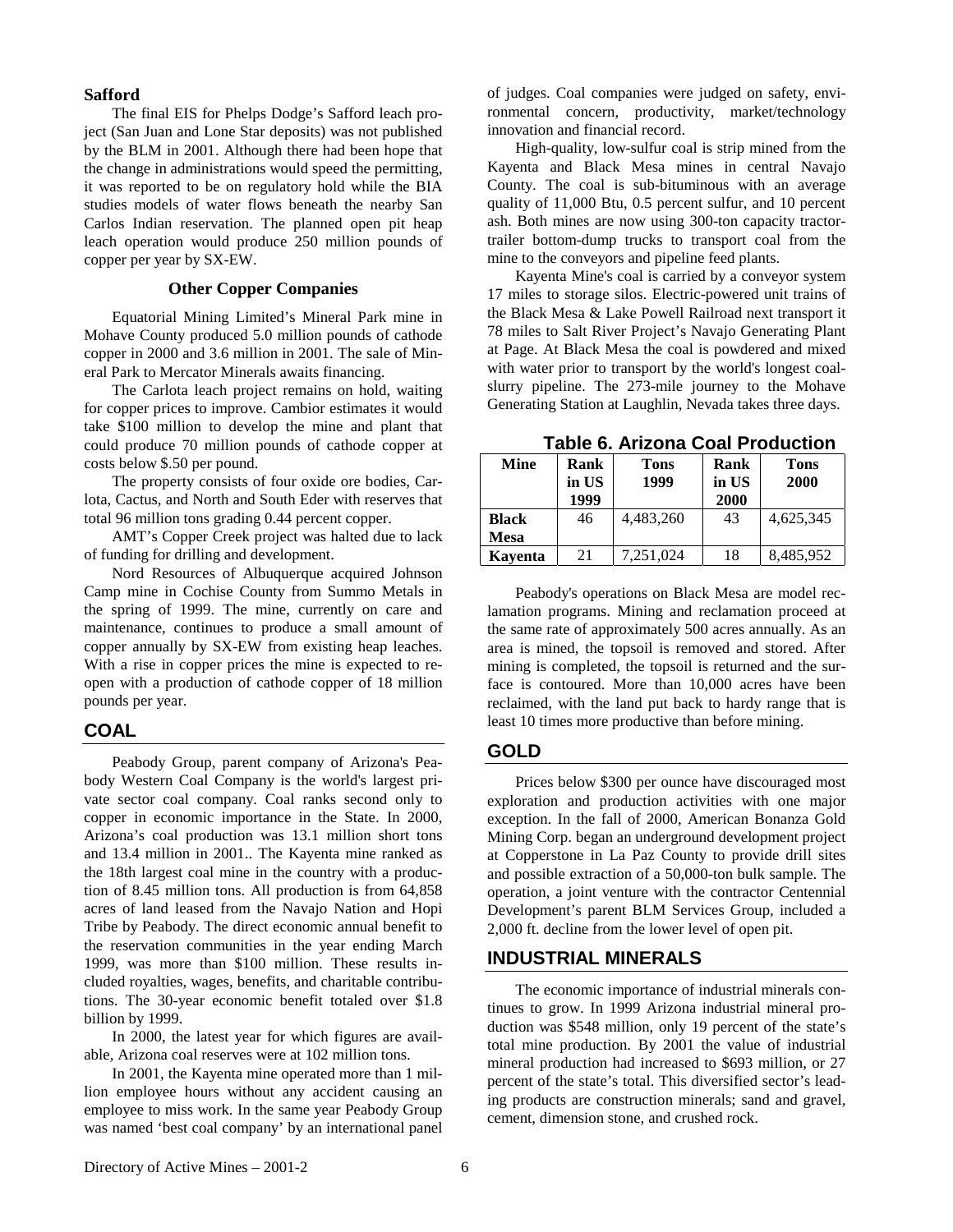

## **Sand and Gravel**

Rinker Materials Corporation has acquired Kiewit Materials Company, the 16th largest aggregates producer in the US. Kiewit operated in Arizona as United Metro Material, Inc. and will continue to use that name. This transaction continues the consolidation trend in the aggregate industry of the last decade. Including the Kiewit Materials operations, Rinker will be the fifth largest aggregates producer in the U.S.

In January 2001, Rockland Materials switched its entire fleet of ready mixed concrete trucks and mobile aggregate equipment to 100 percent soy-based (B100) biofuel. Operating about 120 heavy-duty diesel units, Rockland Materials is the only Arizona company to make a complete switch to biofuel. It also represents the largest commercial fleet in the United States to make the conversion. According to owner Grant Goodman, Rockland Materials will spend about \$300,000 more to run its fleet with a fuel consumption rate estimated at about 1.2 million gallons a year.

Vulcan Materials opened two new plants near Sun City, a hot asphalt plant and an aggregate processing facility costing \$7.5 million.

#### **Cement**

In 2000 Phoenix Cement announced plans for a \$105 million modernization of the Clarkdale cement plant. The upgrades include a new high-efficiency vertical roller mill, a low NOX kiln system for clinker manufacture, and an increased capacity of 400 tons-per-day.

The expansion project at the Phoenix Cement plant at Clarkdale will be completed before the end of 2002. Expanded capacity at the plant will be 1,100,000 tons of cement per year. The majority of the kiln fuel is coal from the National King Mine near Hesperous, Colorado.

Stirling Bridge Cement Company is continuing with their proposed 350,000 ton per year Portland cement plant at Drake north of Prescott. Current expectations are for the plant to be operational in January 2004 The proposed \$80 million cement plant is to be built on private land the company has acquired at Drake. Projected fulltime employment will be between 75 and 100. Maximum employment during construction will be about 220. The plant will produce Type I/2 Portland cement. Limestone for the plant will be produced at the at the previously quarried Cedar Glade limestone quarry. The proposed quarry lies within the Prescott National Forest

Activity at the quarry and plant site began in October 2000 with the location of mining claims and the purchase of private land for a plant site. The limestone deposit was drilled in the summer of 2001 and sufficient reserves were proven to supply 550,000 tons of limestone per year for the projected 70-year life of the cement plant.

Rockland Materials, a Phoenix area sand and gravel and ready mix concrete producer, would likely consume a large portion of the cement production as the two companies have a common owner.

#### **Evaporates**

Copper Eagle Gas Storage LLC, an affiliate of Pinnacle West (APS's parent), conducted drilling on the Luke Salt deposit west of Phoenix to investigate a possible gas storage facility.

Aquila, a subsidiary of UtilCorp United purchased a 36,000-acre ranch covering a portion of the Red Lake evaporite basin in Mohave County north of Kingman It plans to build a 12 billion cu ft gas storage facility that would connect to El Paso and Transwestern gas pipelines.

U.S. Borax conducted exploration for evaporites in the Verde Valley. In the same area drilling by Arizona Department of Transportation recently identified a lens of thenardite in the Camp Verde formation near the AZ 260 and I-17 interchange.

## **Clay**

Common clays are mined to manufacture tile, pipe, and bricks and to provide an aluminum source for the manufacture of cement. Bentonite is mined for out-ofstate processing into desiccants and for bleaching and clarifying of edible oils.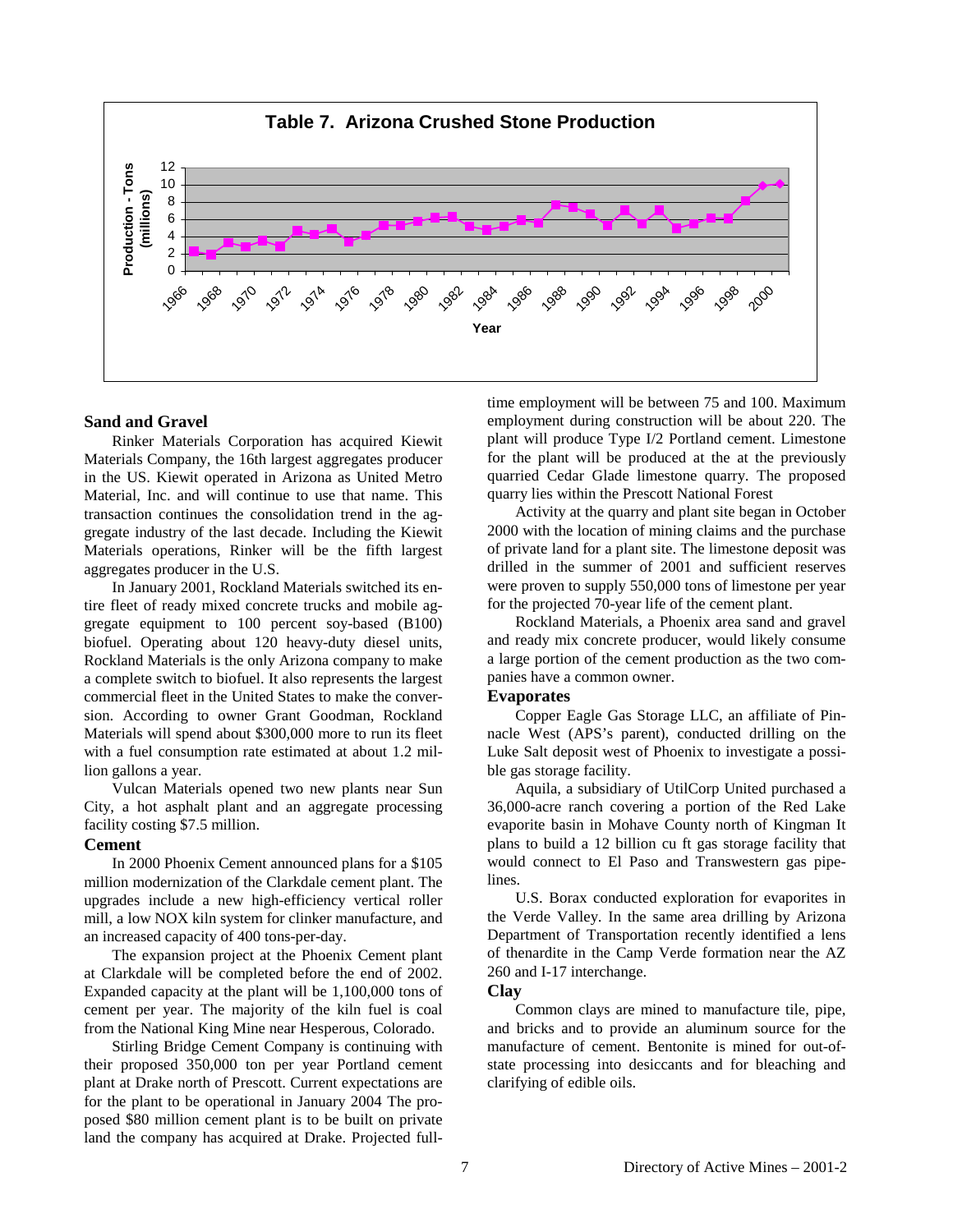## **Crushed Stone**

Stone is quarried and crushed for aggregates, rip rap, and landscaping. Decomposed granite is used for landscaping.

*The Crushed Stone Industry Grows Up, A History of Mineral Trespass on Public Lands in Central Arizona*, by Scott Donaldson, a Phoenix mining attorney, has been released by the Department as Open-File Report 02-18. The report is a discussion of the details of specific cases involved in the fascinating and lengthy litigation battles between the BLM and the crushed stone producers in Maricopa County.

## **Dimension Stone**

Silver Arrow Stone Company is a new dimension stone company located in Fredonia. The principals, Roger Smith, President and Larry Casebolt, Vice President, were formerly with Arizona uranium mining operations for Energy Fuels. Their stone yard and plant are located at the former IUC site in Fredonia. Silver Arrow is quarrying building stone from sedimentary rock deposits at various locations on the Arizona Strip.

Other additions to the dimension stone producers include: Mortimer Stone, Hammond Wholesale Stone, Horner Stone, Howard Grey Stone, and Stone World. Seventeen dimension stone producers are listed in the directory. Sandstone cut and split into flagstone is the predominate product of these mining operations.

It is estimated that Arizona's sandstone-flagstone industry's annual production is 380,000 tons per year with an estimated mine value of \$51,400,000. Official production data is very limited. The seventeen dimension stone producers listed in this director employ 690 workers.

## **Gypsum**

Arizona's expanding cement production caused a corresponding increase at the gypsum mines that supply the retarder mineral to the cement companies. Both United Metro Materials' Winkleman Gypsum mine and Phoenix Cement's Verde Gypsum mine are expanding to fill the almost-doubled demand for gypsum. United Metro supplies gypsum to the Arizona Cement Company plant at Rillito and Verde Gypsum supplies its parent company's cement plant at Clarkdale.

Western Gypsum was acquired by the James Hardie Industries in 2000 and renamed Western Mining and Minerals. James Hardie Industries was one of the large manufacturers of gypsum wallboard makers in the USA. In the first quarter of 2002 British Plaster Board (BPB), the world's largest manufacturer of gypsum wallboard bought the three wallboard plants owned by James Hardie Industries and their Western Mining and Minerals gypsum mine near Littlefield Arizona south of St. George, Utah.

Current gypsum production at Western Mining and Minerals is reported to be 700,000 tons per year. This is more than the current combined total of the Arizona's other five producers. Western Mining and Minerals reports plans to double capacity to 1,400,000 tons per year by the end of 2004. Essentially 100 percent of Western's production is consumed outside of Arizona. Gypsum wallboard manufacture and Portland cement production in the Las Vegas area are the major consuming markets.

## **Pumice**

Pumice is used for lightweight aggregate. More than 15 years of mining pumice came to an end on March 1, 2001, when Phoenix based Arizona Tufflite accepted a \$1 million payment from the federal government to quit fighting for approval for a new plan of operations from the Forest Service and shut down its small open-pit White Vulcan Mine 12 miles of Flagstaff. The sell-out and agreement to stop mining was the culmination of years of environmental group activists' efforts to get Native Americans to stop mining in the region. The San Francisco Peaks, 14 miles to the northwest are considered a sacred site by some members of Indian Tribes. The buy-out included provisions for reclamation and 10 years of shipping from pumice stockpiles at the mine site.

## **Other Industrial Minerals**

These minerals are a diverse group and include limestone and marble, cinders, smelter slag, zeolites, crushed stone, decomposed granite, boulders, perlite, gypsum, silica flux, hematite, sandstone, dimension stone, industrial sand, and mine tailings.

Calcium carbonate is mined as limestone and marble for mineral filler and as raw material for lime and cement plants. The zeolite minerals, chabazite and mordenite, are mined for processing into molecular sieves and for waste treatment. Salt is crystallized by solar evaporation from brines produced by solution mining for use in food processing, livestock feed, and chemicals. Perlite is mined for processing into filter media, fillers, and carriers. Quartz and quartzite is mined for use as silica flux in copper concentrate smelting. Industrial sand is produced for use as hydrafrac sand used in petroleum production. Mill tailings from a closed zinc mine are processed into fertilizer. This enables the tailings to provide iron, sulfur and other trace elements, along with added nitrogen, to be used by plants.

## **GEMSTONES**

Arizona is the leading state in the value of mined gemstones in the United States. Approximately \$4 million worth of commercial gemstone production is reported for Arizona annually. Rockhound hobby production is purported to add over \$2 million in value that is not included in official reports. Turquoise, peridot, and petrified wood account for most of the value, with amethyst, chrysocolla, azurite, malachite, and fire agate making up the remainder.

Turquoise, a hydrous phosphate of aluminum and copper, is the leading gemstone produced in Arizona. Prized for its color, turquoise is the traditional gemstone used in Southwestern Native American jewelry. Contractors at a few of Arizona porphyry copper deposits mine it as a by-product. The best quality material is sold by the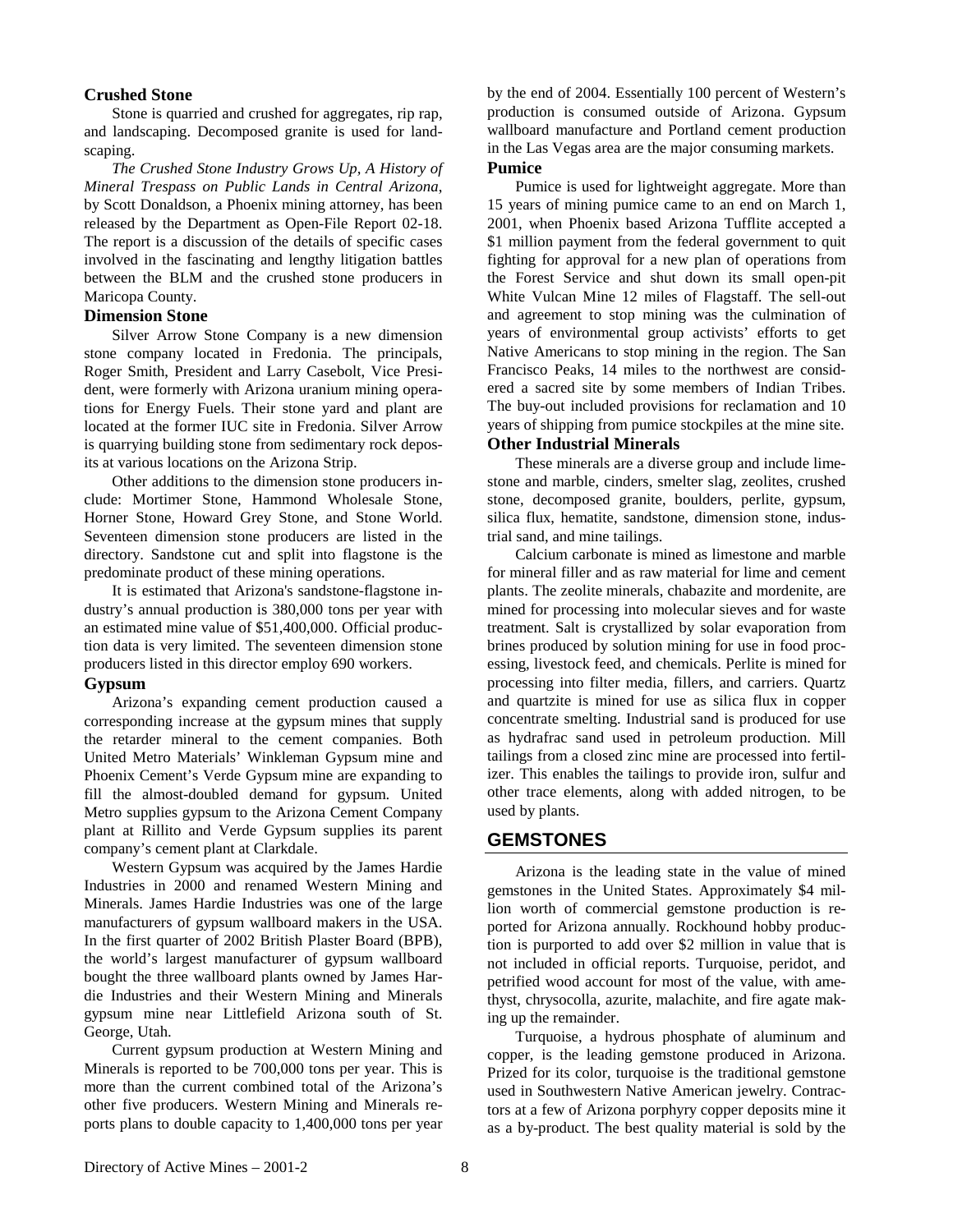piece, and the remainder sold or processed for sale by weight.

Turquoise has recently moved from the niche market to upscale, mainstream markets when some famous film stars starting adorning themselves with turquoise jewelry. The resulting frenzy in the turquoise industry delighted and exhausted Arizona producers. By-product turquoise is produced by Sleeping Beauty Turquoise from the Sleeping Beauty Mine at Pinto Valley. Colbaugh Processing terminated their turquoise mining agreement at the Mineral Park Mine in June and processes only purchased material. Although long known for their turquoise, the Morenci Mine and the deposits at Bisbee are currently yielding very little.

Peridot, the gem variety of the mineral olivine, comes from the Peridot Mesa area of the San Carlos Apache Reservation east of Globe. Arizona material is suitable for faceting and is the finest quality in the world. This deposit accounts for approximately 90 percent of the world's production.

Amethyst from the Four Peaks mine in Maricopa County has been coveted by lapidaries and collectors since the turn of the century. The best quality Four Peaks material rivals any in the world. Kurt Cavano and Jim Machlan purchased the mine, inactive for over 10 years, in late 1997. The amethyst is mined by hand, flown by helicopter to Mesa (the property is surrounded by the Four Peaks Wilderness Area), and shipped to Bangkok, Thailand for faceting.

Petrified wood, although occurring in nearly every state, is best known as an Arizona gem material. Petrified wood is a fossil in which a mineral material, usually silica, has replaced the original cellular structure of the wood. Petrified wood occurs in all Arizona counties, but that occurring in Navajo and Apache counties in the Triassic Chinle Formation supplies nearly all of the gem market. Commercial production comes only from private lands.

## **GOVERNMENT NEWS**

In October, 2001 the Interior Department's Bureau of Land Management (BLM) issued new mining regulations that removed the controversial provision giving the Interior Secretary authority of prohibit new mine sites. The '3809' surface mining regulations, which apply to hard-rock mining on public lands, retain the strict bonding requirements that the Clinton administration added in the last days of office.

The Arizona State Land Department made changes in the Arizona Revised Statutes §37-205 to provide for the reimbursement of some expenses incurred by a nonsuccessful bidder who originally applied for the material sale and who incurred certain expenses in that application process. The text reads, "If the successful bidder at the auction is not the applicant, the successful bidder shall reimburse the applicant for fees and costs paid pursuant to this section in amounts and on terms as the commissioner or the commissioner's designee directs in the auction notice. After reviewing the reimbursement amounts, the commissioner shall remit them to the applicant."

Some examples of costs for which reimbursements may be made are: cultural resource investigations, legal land surveys, environmental assessments and economic consulting, engineering, planning, legal or geological studies.

Additionally, reimbursement may be given by the Land Department if an auction does not occur as a result of a mistake or circumstances caused by the Department, including issues arising out of concerns over title, misidentification of the parcel and factors affecting eh commissioner's view of the timeliness or desirability of disposing of the parcel.

The Arizona Corporation's Securities Division accused Xenolix Technologies Inc. of fraud in a stock promotion. The company had previously been known as Mariah International, Guildmark Industries and M.G. Gold Corporation. The commission alleged that the company had made unregistered offerings of stock at a time it was claiming, "to have a patented technology that would extract gold and precious metals from the company's volcanic cinders property." The company agreed, along with other terms, to buy back shares from investors from placements made between 1997 and 1999.

# **Table 8. National Monuments Created in Arizona**

| <u>ZUUU infough January ZUU f</u> |              |           |  |  |  |
|-----------------------------------|--------------|-----------|--|--|--|
| <b>Monument</b>                   | <b>Acres</b> | Date      |  |  |  |
| <b>Grand Canyon Parashant</b>     | 1,054,264    | 1/11/2000 |  |  |  |
| Agua Fria                         | 72,544       | 1/11/2000 |  |  |  |
| Ironwood Forest                   | 189,731      | 6/9/2000  |  |  |  |
| <b>Vermillion Cliffs</b>          | 293.000      | 11/10/200 |  |  |  |
|                                   |              |           |  |  |  |
| Sonoran Desert                    | 496,337      | 1/17/2001 |  |  |  |
| <b>Total acreage in Monument</b>  | 2,105,876    |           |  |  |  |
| <b>BLM land lost to mining!</b>   | 1,695,559    |           |  |  |  |
| Arizona state lands               | 93,543       |           |  |  |  |
| included                          |              |           |  |  |  |

2000 through January 2001

In a period of just over a year, January 2000 - January 2001, five new national monuments were created in Arizona, totaling over 2 million acres! Three of the monuments were created in areas of known mineral resource potential, the Agua Fria, Grand Canyon-Parashant, and Ironwood by Presidential Order without the oversight of Congress or public hearings. In fact one reason given for their National Monument status protection was to prohibit possible mine development of future valuable mineral resources. Mountain States Legal Foundation filed suit in Federal Court on August 30, 2000 challenging the legality of the new monuments. The lawsuit has been amended to include the Sonoran Desert Monument. In early 2001 Secretary of Interior Norton announced that the Bush administration would not seek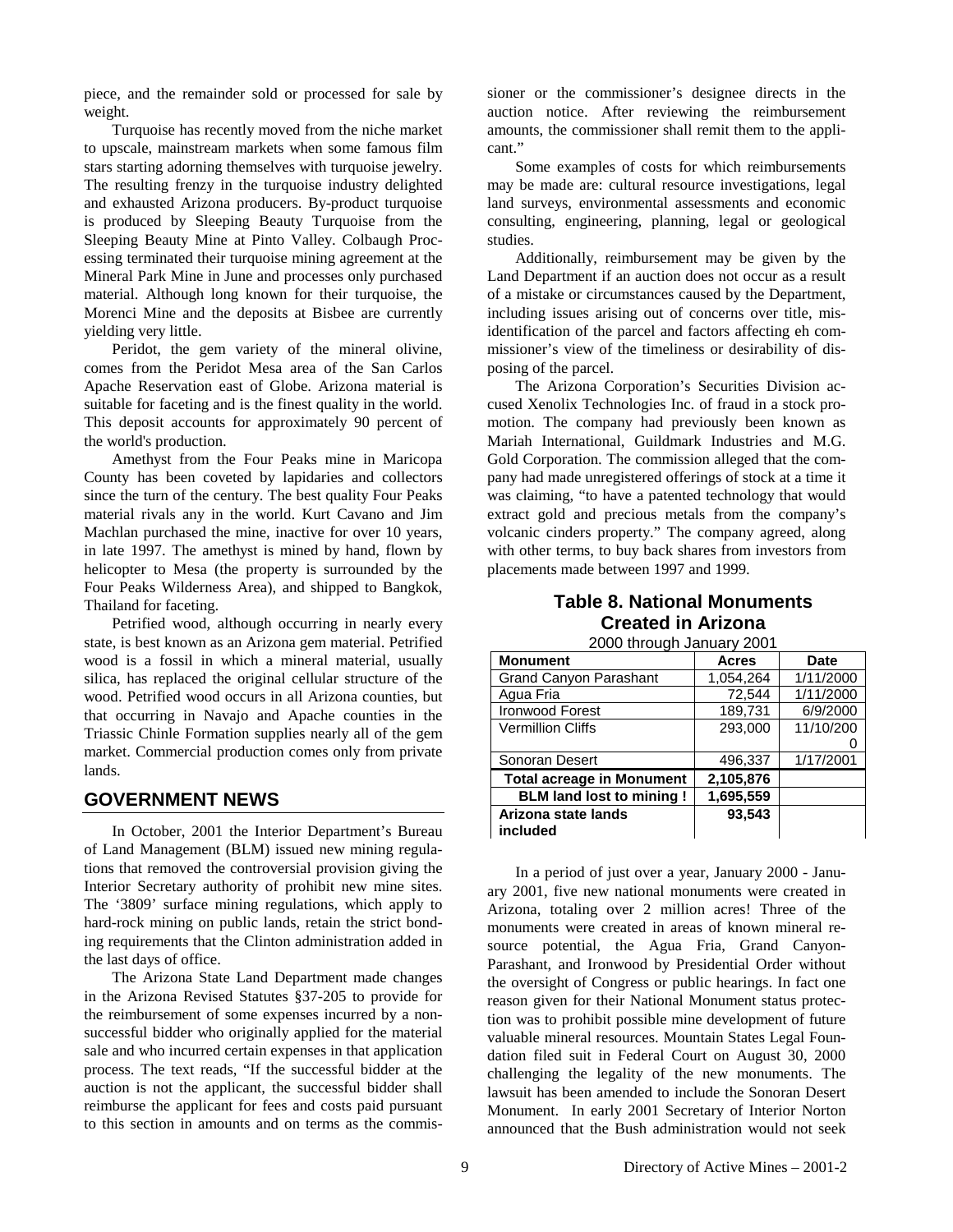to overturn the new monuments. In November Mountain States' legal challenge was denied by the Washington D.C. Federal District Court, however an appeal is planned.

## **RECREATIONAL MINING**

Gem material, mineral specimens, and fossils collected by the rockhound and small contractors at the mines are not generally included in the reported gemstone production. It is likely that the value of this production is higher than that officially reported for gemstone production. Some portion of rockhound-collected material goes directly into collections, however, much of it and most of the other material collected is sold privately or at gem shows.

In 2000 the Tucson gem shows generated \$76.5 million for the Tucson area. The State and local governments collected \$5.98 million in sales taxes for the shows. The gem show in Quartzsite, for example, is the largest in the world, drawing in excess of 100,000 visitors. More than 25 additional gem shows are held in the state annually and 37 organized earth science clubs are currently active More than 25 additional gem shows are held in the state annually and 37 organized earth science clubs are currently active.

Another segment of recreational mining includes gold panners and operators of small suction dredges. Although gold is recovered by nearly all who participate, the recreational value is undoubtedly greater than the value of gold produced. Economic data for recreational mining is difficult to quantify, but the impact on the Arizona tourism industry is significant.